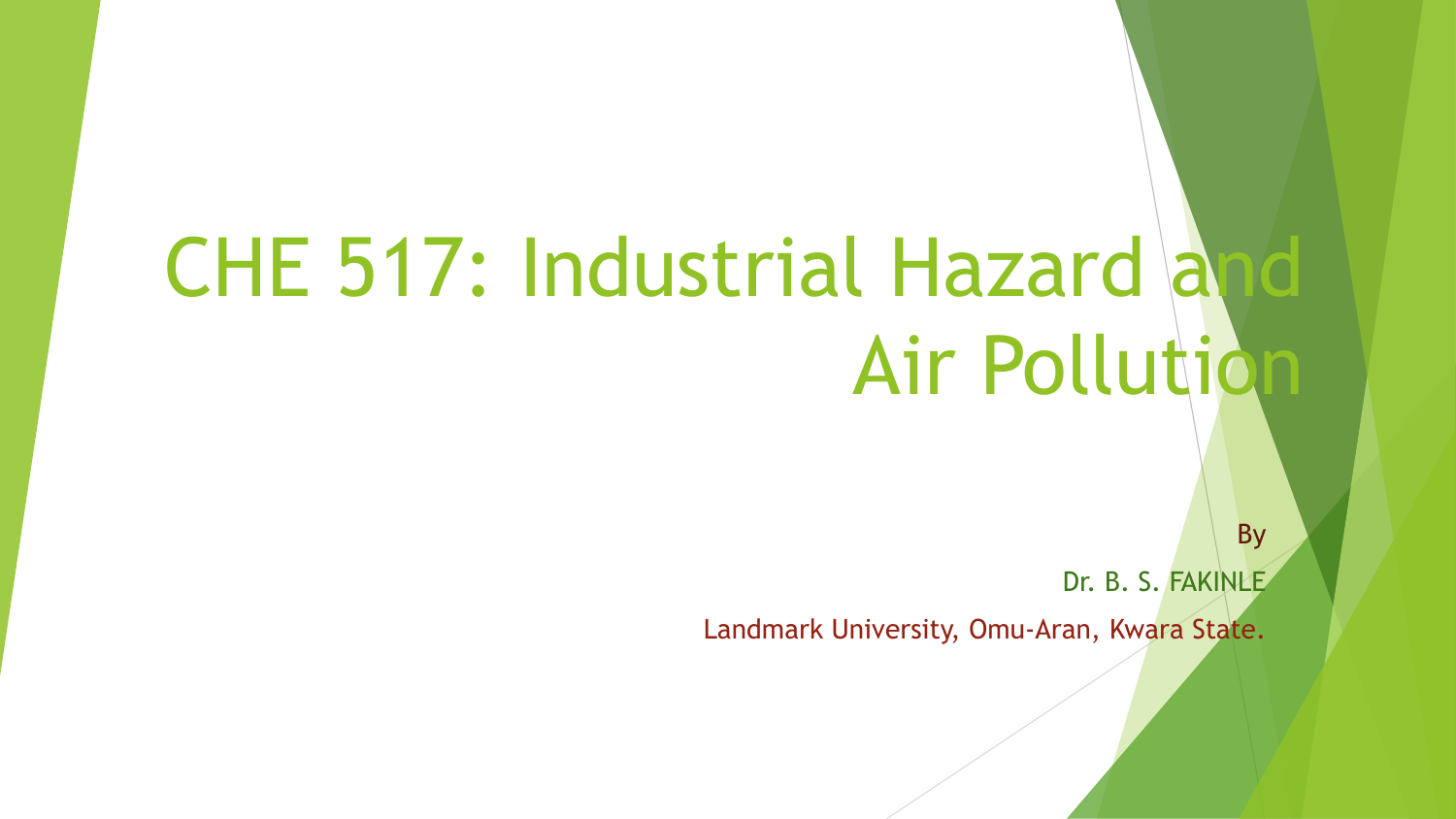# **Industrial Hazard**

- Hazard is a physical situation with a potential for human injury, damage to property and environment or some combination of these.
- Hazards may be natural or technological.
- Natural hazards: earthquake, floods, drought, landslides
- On the other hand, technological hazards are the threats to people and life-support systems that arise from the mass production and transportation of goods and services.
- Industrial hazard is a type of technological hazard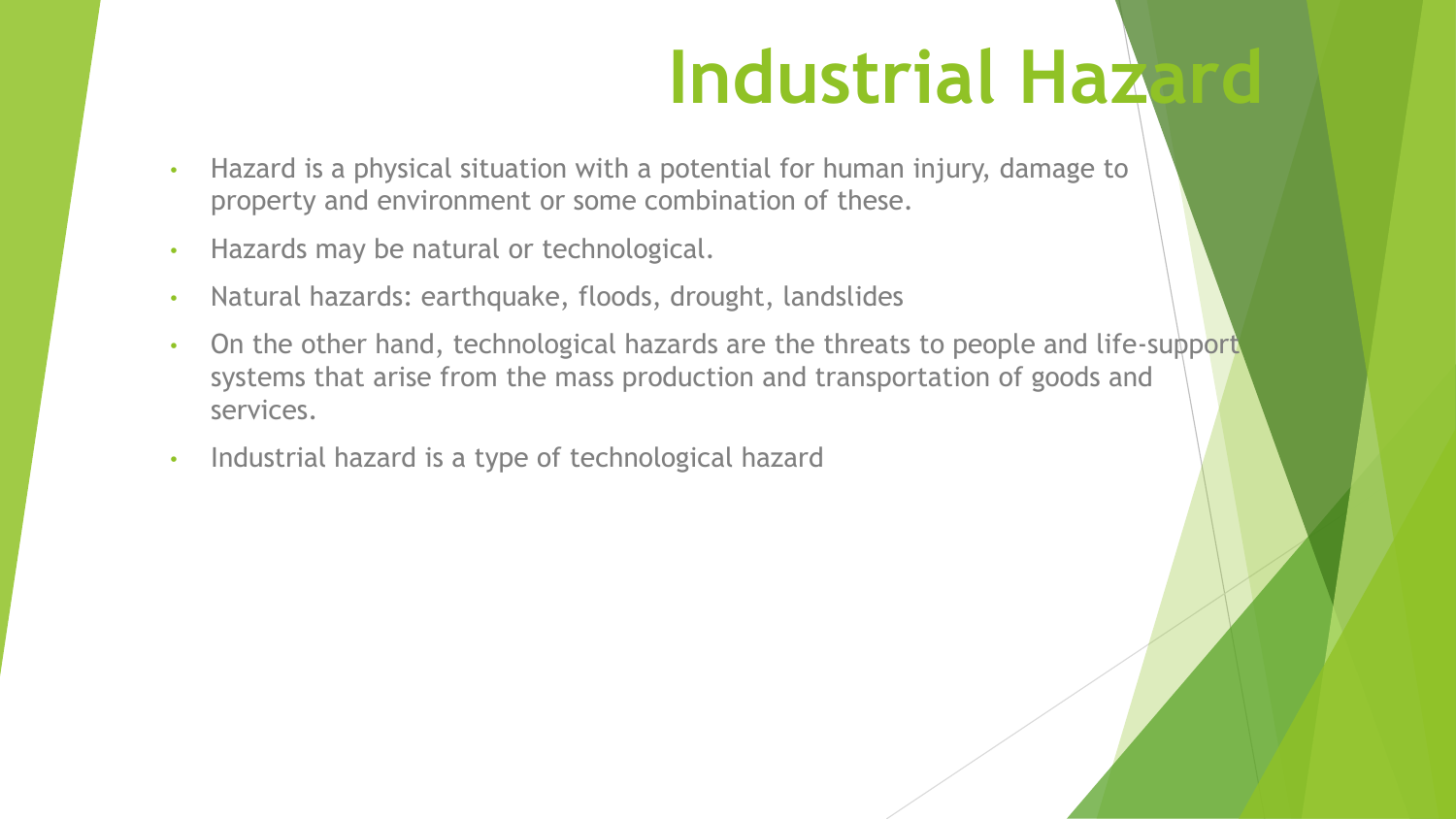### Approach to Hazard Classification

- starr's (1969) division based on involuntary or voluntary exposure
- Row's (1977) scheme based on general risk factors
- Slovic (1987) for example, uses the public perception of risks to develop the categories of risky technologies
- Another approach is to use the broad-based activities or technologies that cause or create environmental risks
- low probability/high-consequence events and high-probability/low-consequence events.

One of the most sophisticated schemes was developed by Hohenemser, Kates and Slovic (1983) that describe the seven-class taxonomy on a three-fold scale of severity based on 12 attributes or descriptors of the risk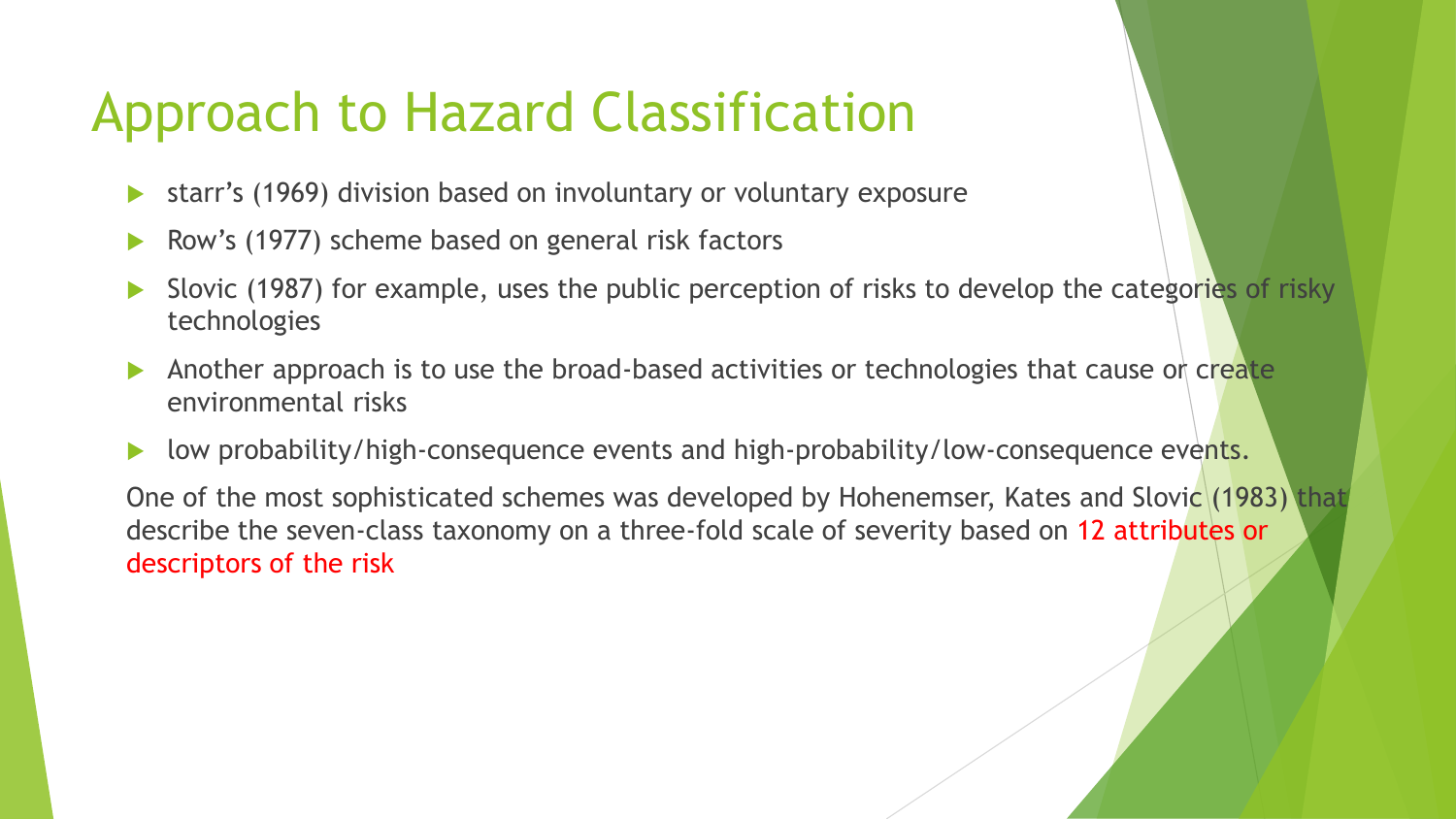## **Classification of Technological Hazard**

| S/N                      | <b>Class</b>                          | <b>Example</b>                          |
|--------------------------|---------------------------------------|-----------------------------------------|
|                          | Multiple extreme hazards              | Nuclear war, radiation                  |
| $\overline{2}$           | <b>Extreme hazards</b>                |                                         |
| 3                        | Intentional biocides<br>a)            | Antibiotics, vaccines                   |
| $\overline{\mathcal{A}}$ | b)<br>Persistent teratogens           | Uranium mining, rubber manufacture.     |
| 5                        | Rare catastrophes<br>$\mathsf{C}$     | LNG explosion, air plane crashes.       |
| $\boldsymbol{6}$         | <b>Common killers</b><br>$\mathsf{d}$ | Auto crashes, coal mining (black lung). |
| $\overline{7}$           | Diffuse global threats<br>e)          | Fossil fuel, ozone depletion.           |
| 8                        | <b>Hazards</b>                        | Food activities, appliances.            |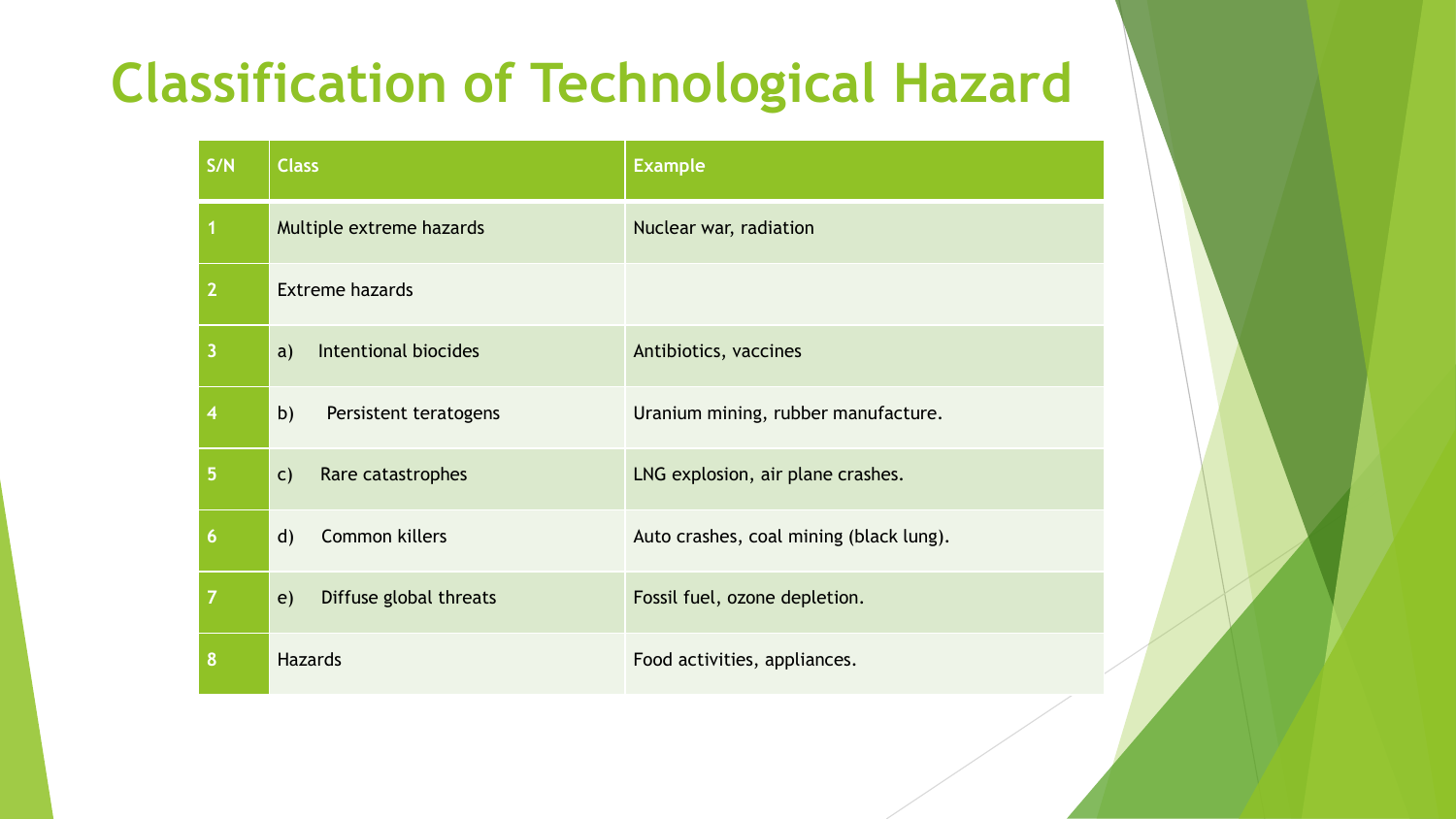# **Sources and Types of Industrial Hazard Fire**

- **Flame Jets**
- **Vapour or Dust Cloud Fires**
- **Liquid Pool Fires**
- **Fire involving Flammable Solids**
- **Fire involving Ordinary Combustibles**

#### **Explosion**

An explosion is a sudden increase in volume and release of energy in a violent manner, with the generation of high temperatures and the release of gases. An explosion cause pressure waves in the local medium in which it occurs. Explosion may be natural or artificial.

- **Container or Tank Over Pressurization Explosions:** These events are a result of excessive pressure within a sealed tank or container and are deemed non-thermals.
- **Dust Explosion:** An explosion which results from the ignition of a mixture of finely divided combustible solids and air.
- **Gas or Vapour Explosion:** Like airborne dusts, a gas or vapour within flammable or explosive limit concentrations may cause a deflagration, explosion or detonation upon ignition.
- **Condensed Phase Explosion:** When the substance that explodes or detonates is a liquid or a solid, the event is often called a condensed phase explosion or detonation.
- Boiling Liquid Expanding Vapour Explosion (BLEVE): BLEVE occurs from the sudden release of a large mass of pressurized liquid to the atmosphere resulting from an external flame impinging on the shell of a vessel above the liquid levels, and weakening the shell cause sudden rupture.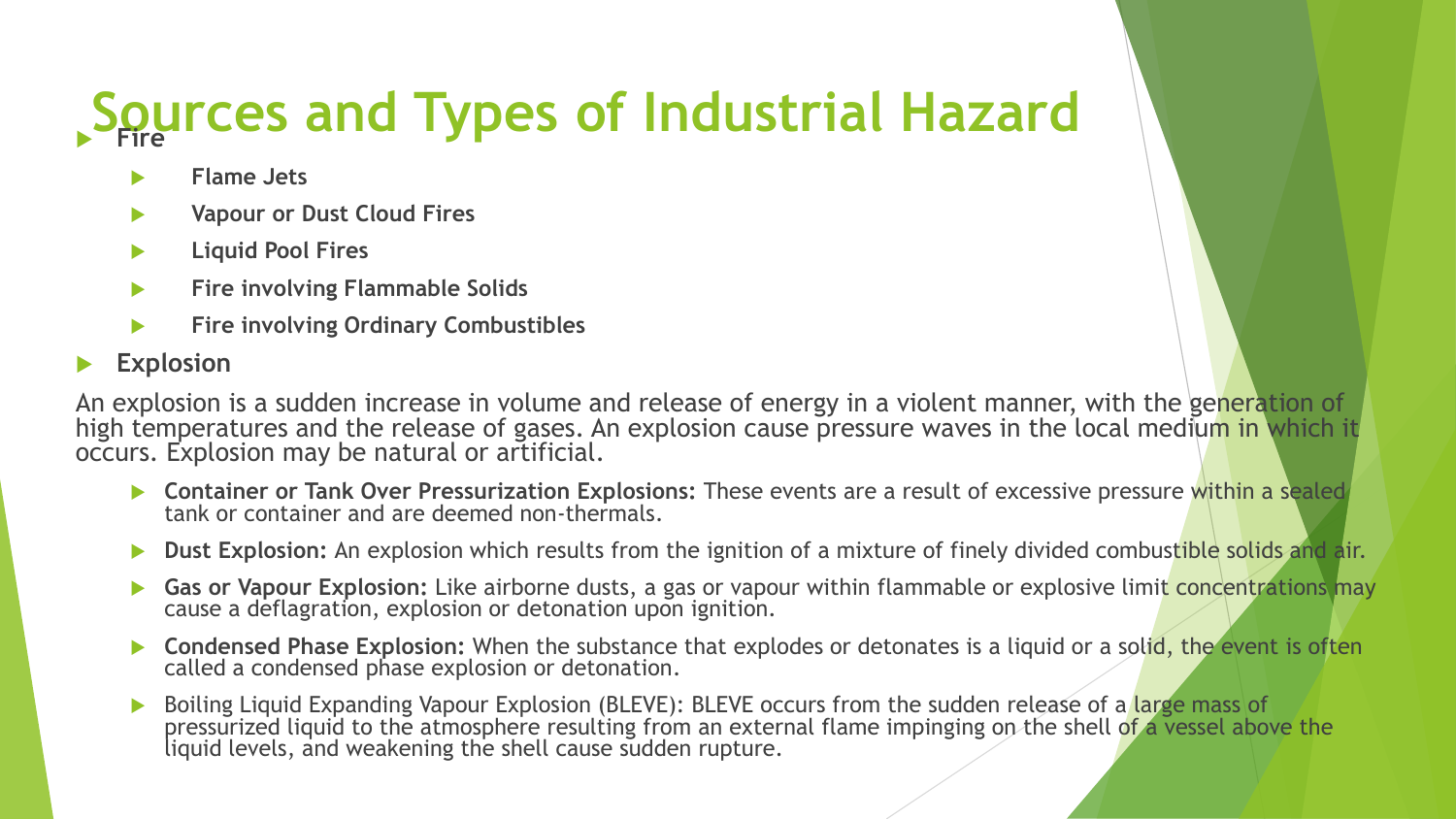#### **Toxic Release**

- **Type of Toxic Effects:** Most toxic substances can be classified as irritants, asphyxiants and narcotics, systemic poisons, sensitizers, carcinogens, mutagens, and/or tetragenic substances. Irritants are substances with the ability to cause inflammation or chemical burns of the eyes, skin, nose, throat, lungs and other tissues of the body, which may come in direct contact.
- **Instantaneous Vs. Continuous Discharges:** For the most common methods available for the assessment of vapour/gas dispersion hazards, it is required that discharges of vapour or gases into the atmosphere be classified as either being instantaneous or continuous in duration. Instantaneous discharges are those that take place over the course of few seconds or a minute or so and then stop for all intents and purposes. The result of such a discharge is typically a puff of vapour or gas or a distinct cloud. On the other hand, continuous discharges take place over a longer periods of time and procedure long stretched-out plumes of gas or vapour such as those typically seen from continuously operating smokestacks. These represents the two extremes by which contaminate emissions may be characterized.

#### **Toxic Release Parameters:**

Numerous factors influence the size and shape of downwind hazard zones resulting from vapour or gas discharges into the atmosphere. The factors are as below: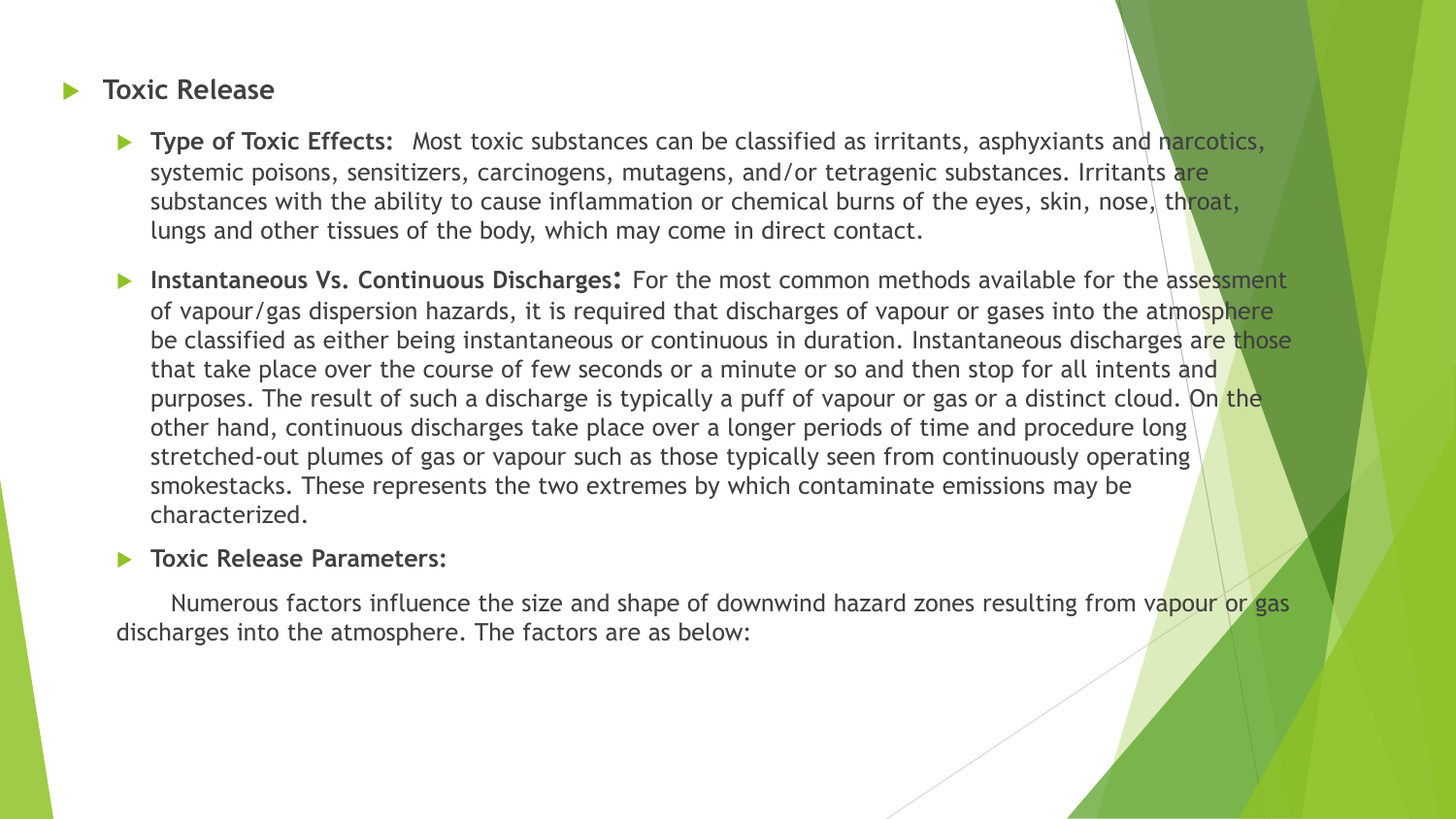- **Toxic or flammable Limit Selection on Hazard Zone Size:** The concentration of an airborne contaminant decreases with increasing distance along the downwind direction of the cloud or plume path as well as in the crosswind direction.
- **Discharge Rates and Amounts:** In case of instantaneous release, the total amount (i.e. weight) of vapour or gas released to the atmosphere has an impact on the size and shape of downwind hazard zone.
- **Atmospheric Stability Conditions:** The time of a day, the strength of sunlight in the area, the extent of cloud cover and the wind velocity will play an important role in determining the level of turbulence in the atmosphere and thereby the distances downwind over which airborne contaminants will remain hazardous.
- **Gas or Vapour Buoyancy:** The overall behaviour of a cloud or plume can be very different than that of a neutrally or positively buoyant cloud or plume and the shape and dimensions of the cloud or plume can be strongly influenced by the duration of the discharge, prevailing atmospheric stability conditions and prevailing wind velocities.
- **Source Elevation**
- **Physical State of Contaminants**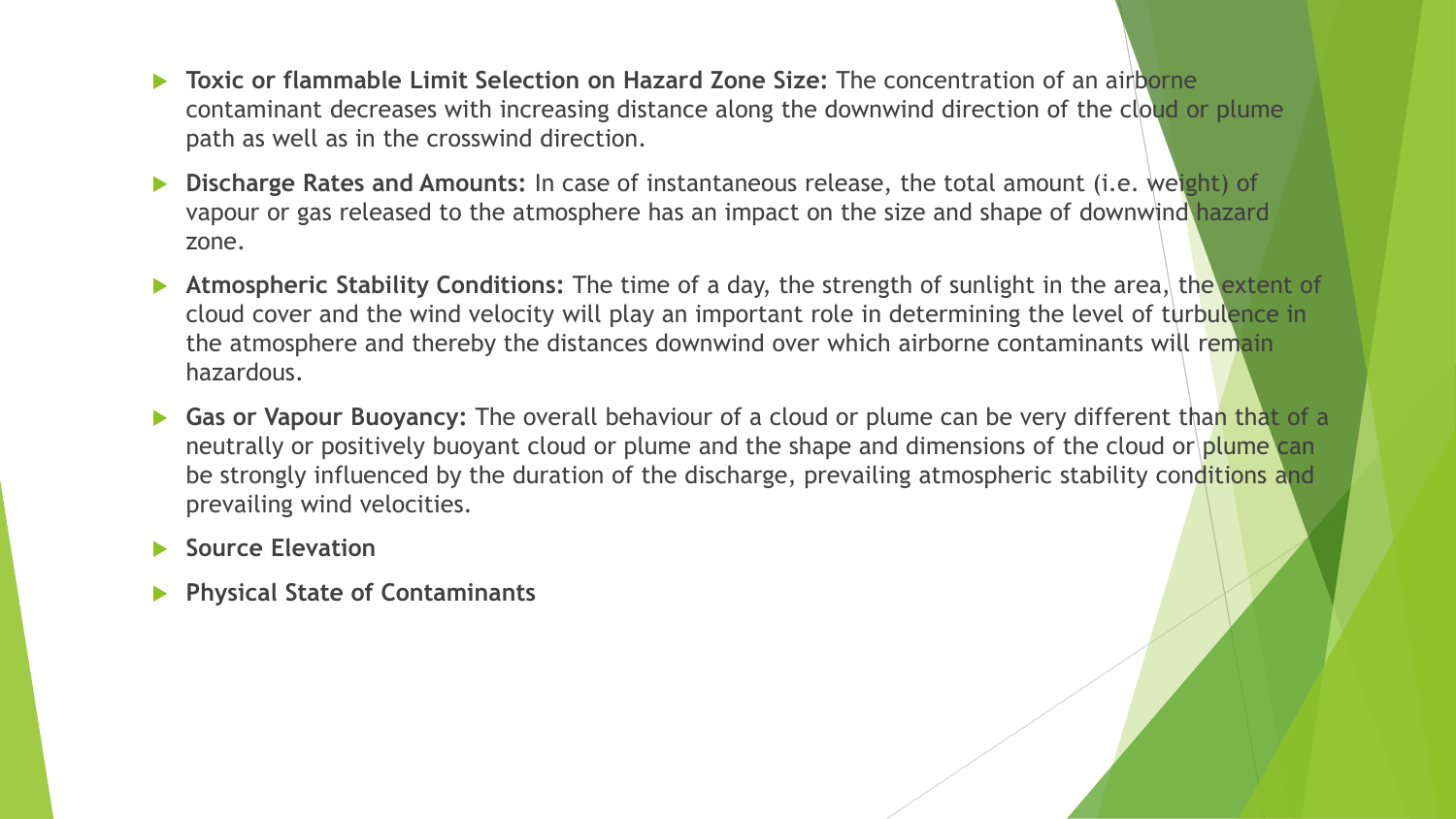#### INDUSTRIAL HAZARD RISK ASSESSMENT

- Risk Assessment in its broad definition is a structured procedure that evaluate qualitatively and/or quantitatively the level of risk imposed by the hazard sources identified within the installation.
- Industrial hazard risk assessment at hazardous industrial facilities is an integral part of industrial safety management. In other words, risk assessment is a systematic procedure for describing and quantifying the risk associated with hazardous substance, processes, actions or events.
- $\blacktriangleright$  The main goals of risk assessment at hazardous industrial facilities are to provide information related to industrial safety, most hazardous points in terms of safety and reasonable recommendations to reduce the risk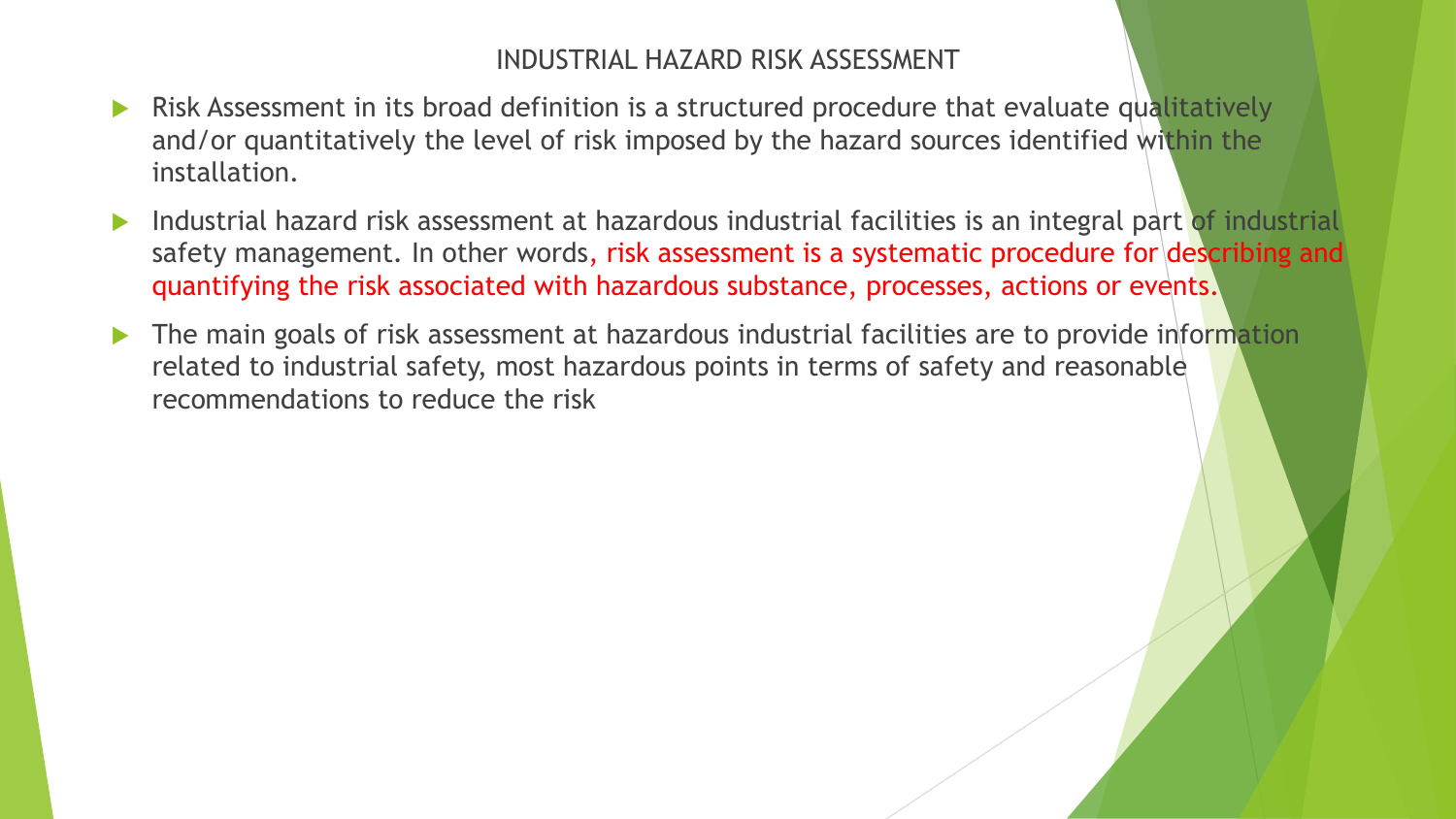## The risk assessment process includes the following major phases

- Hazard Identification: Location, identification and characterization of potential source and accident site within the jurisdiction or locality concerned in the process is referred to as hazard identification.
- Probability Analysis: Evaluation of the likelihood of individual accident in a process is called probability analysis.
- Consequence Analysis: Evaluation of the consequences and impact associated with the occurrence of postulated accident scenarios in a process is referred to as consequence analysis.
- Risk Analysis: Combination of results from the accident probability and consequence analysis efforts to provide a measure of overall risk associated with the specific activity or activities being studied in a process referred to as risk analysis.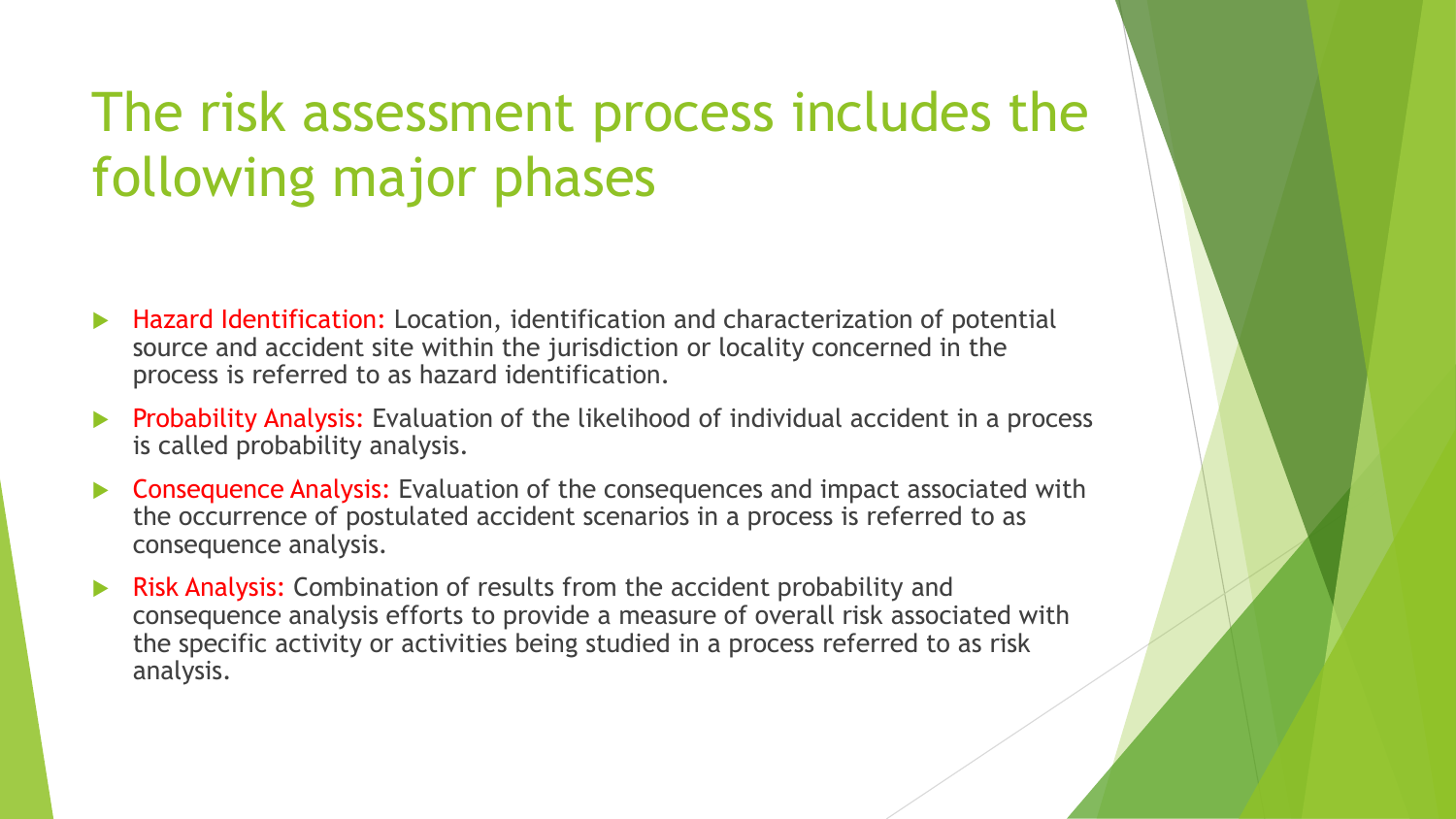The scope of Risk Assessment and of all the methods that have been developed for this is recognized as: "to improve the safety of the hazardous installations and to minimize the risk imposed on the surrounding population".

Methods for Industrial Hazard Risk Assessment

- **Rapid Ranking Method**
- Qualitative Method
- Quantitative Method
- Semi-Quantitative method.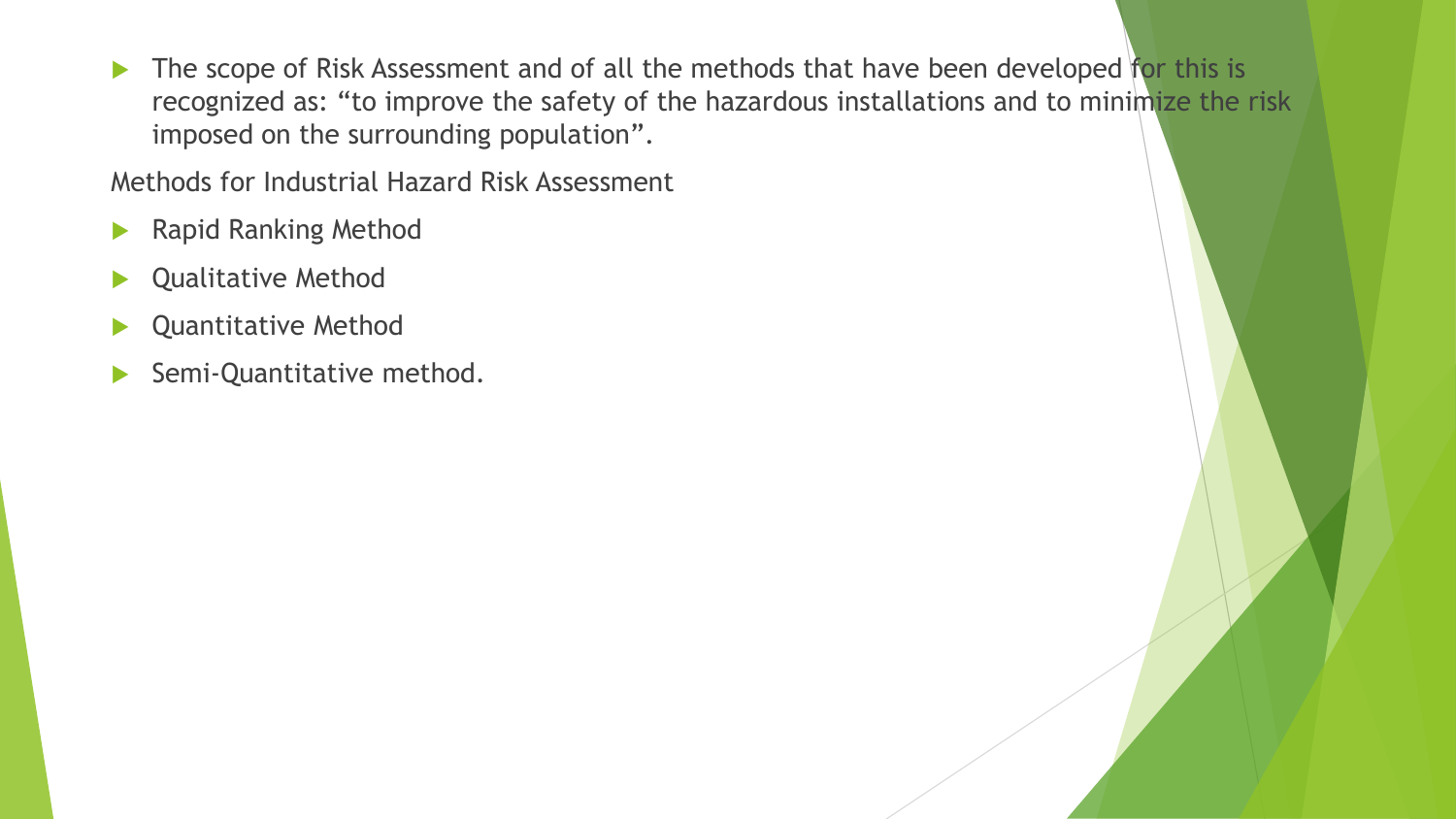### **Effects of Air Pollution**

- If present in small concentrations in human blood, carbon monoxide may cause reduction in oxygen-carrying capacity of the blood which may lead to death.
- atmospheric sulphur dioxide concentration is not detectable by odour but its adverse effects on health, vegetation and buildings can be readily observed. In the atmosphere, it reacts with water during rainfall to form sulphuric acid which is experienced as acid rain whenever it is present in high concentration.
- In addition,  $SO_2$  acts as precursor to formation of other pollutants, like particulate matter. If present in small concentration in human blood, it also causes reduction in oxygen-carrying capacity of the blood which may eventually lead to death.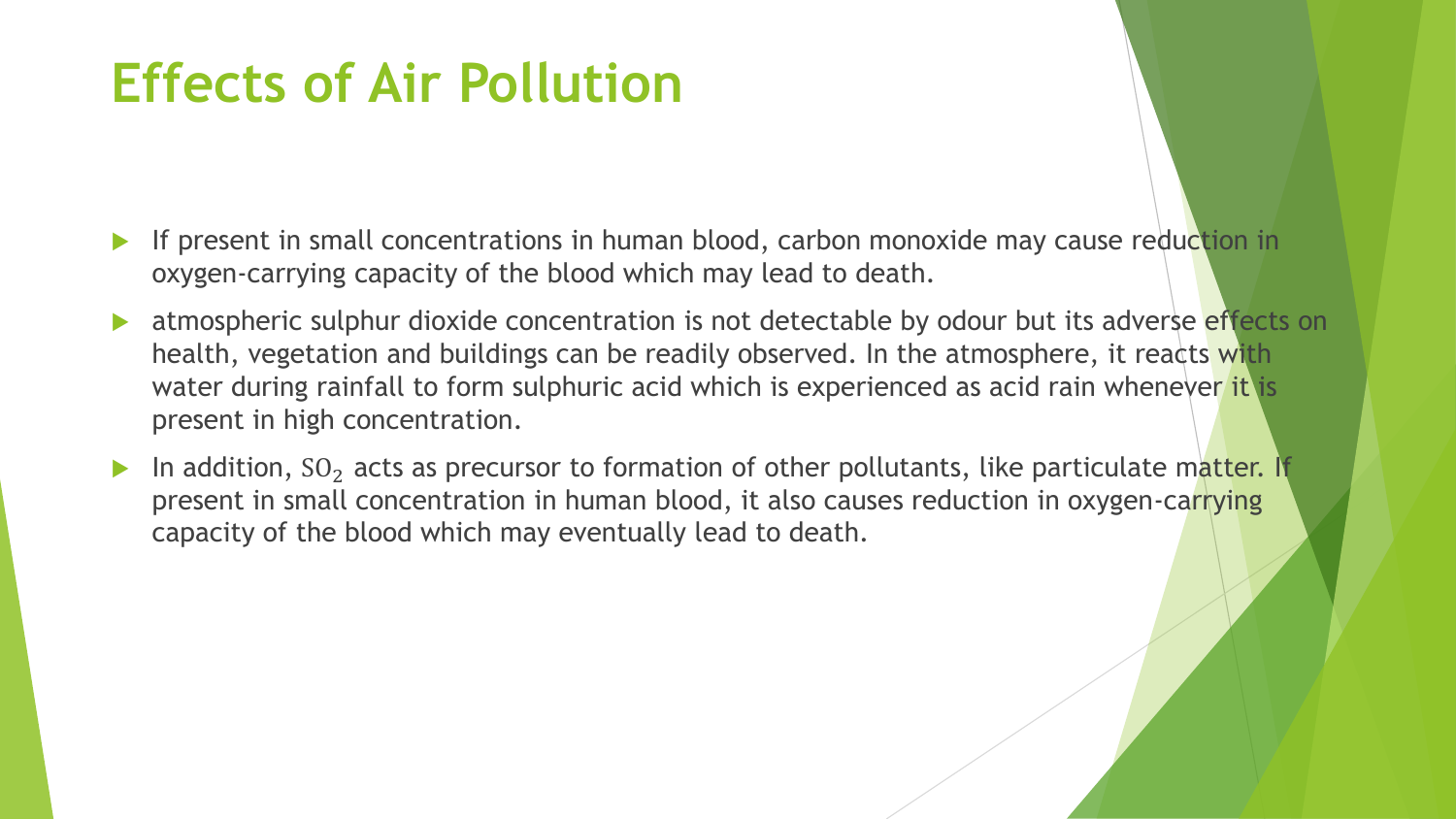- Oxides of nitrogen may worsen asthma and possibly increase susceptibility to other infections while its environmental effects may include acid rain formation as well as being precursors to ground level ozone
- Impacts of the secondary air pollutants depend among other factors on the primary species interacting for their production and the resulting products. Adverse respiratory effects can occur due to their impacts on human and some of the products may be toxic.
- The presence of sulphate may influence emission of methane in peat sites thus creating further air pollution problems.
- acid rain continues to threaten sensitive aquatic and terrestrial ecosystems in some countries of the world
- groundwater can be acidified down to pH 4.4 due to its impact (Sox), an indication that agriculture in such an environment may be negatively affected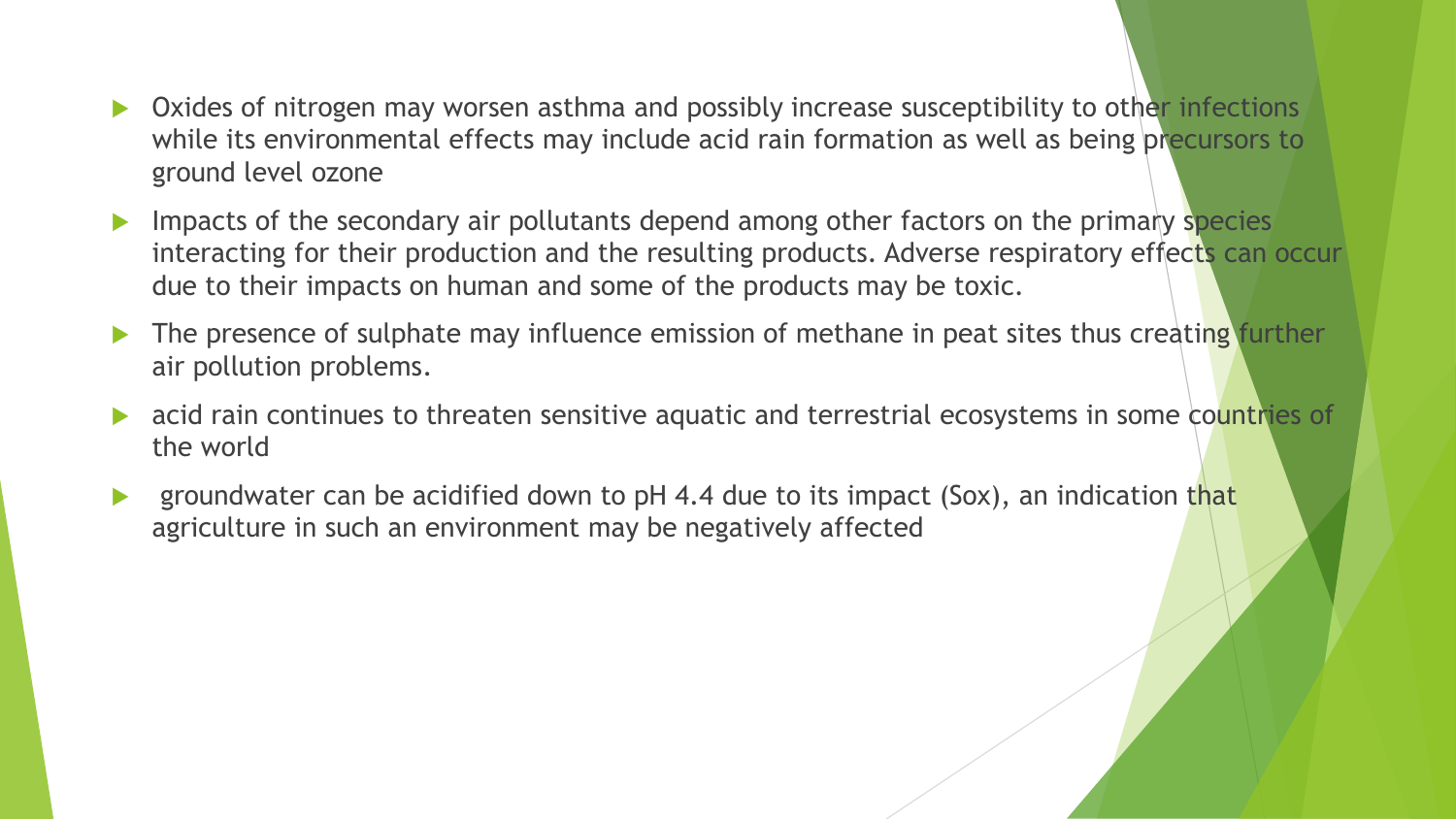- Sulphuric acid, its major constituent, may impact negatively on historical buildings and it may decrease cement strength as well as affecting stone monuments made of marble and limestone.
- Ozone is a strong photochemical oxidant; its elevated concentrations in ambient air cause serious health problems and damage to ecosystems, agricultural crops and materials
	- ▶ decrease in pulmonary function in children, adolescents and young adults
- **EXPOSURE OF ECOSYSTEMS and agricultural crops to certain level of ozone can result in visible foliar injury and** in reductions to crop yield and seed production
- **IDED** materials such as natural and synthetic rubbers, coating and textiles can also be affected by ozone while its synergistic effects in combination with the acidifying components  $SO_2$  and  $NO_2$ have been reported to lead to increased corrosion on building materials like steel, zinc, copper, aluminium and bronze.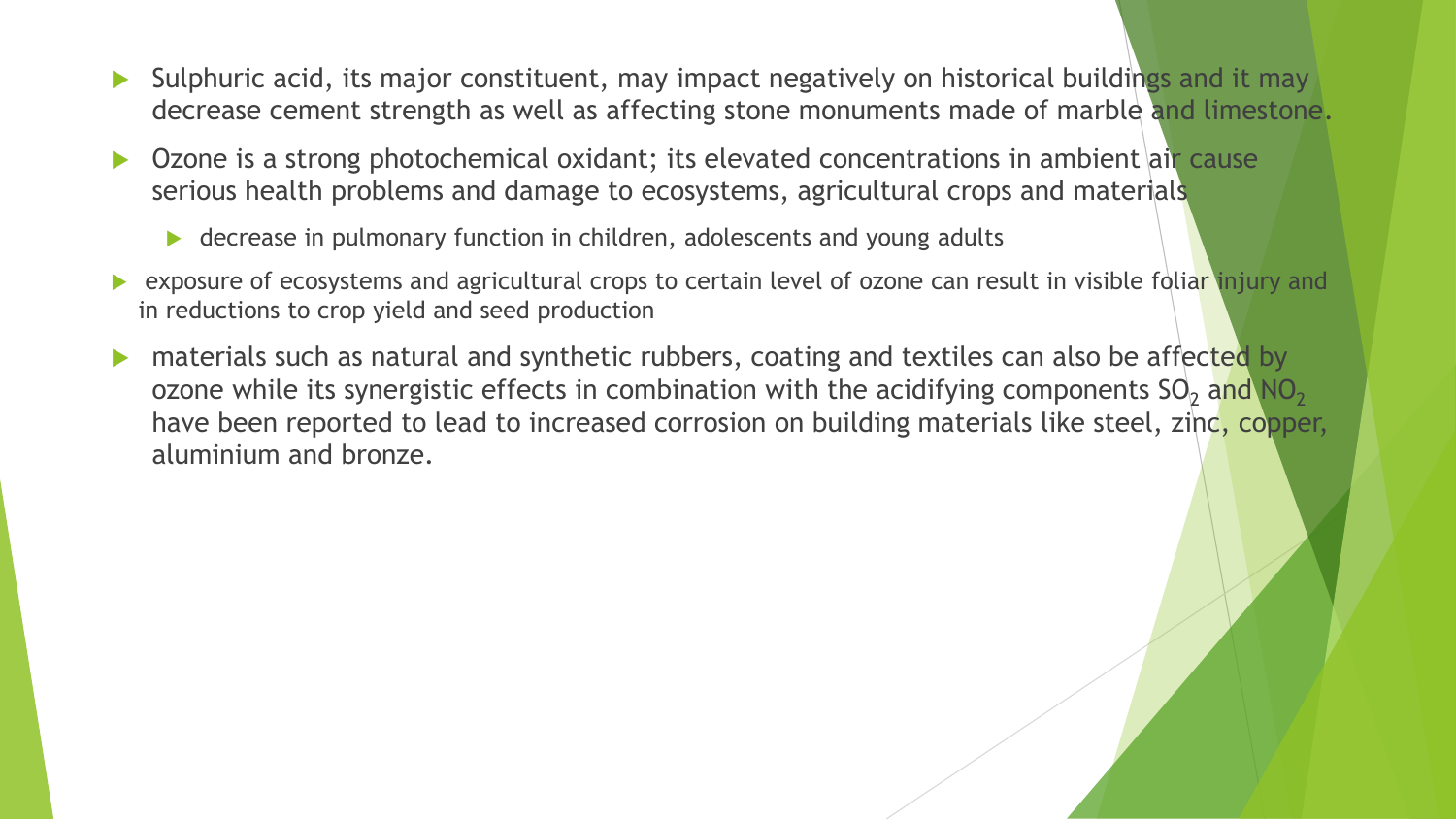### Table 1: Threshold Values for Ozone Concentration

| <b>Threshold for:</b>              | Concentration $(\mu g/m^3)$ | <b>Averaging Period (h)</b> |
|------------------------------------|-----------------------------|-----------------------------|
| <b>Health protection</b>           | 110                         | 8                           |
| <b>Vegetation protection</b>       | 200                         | 1                           |
|                                    | 65                          | 24                          |
| <b>Informing the</b><br>population | 180                         | 1                           |
| <b>Warning the</b><br>population   | 360                         | 1                           |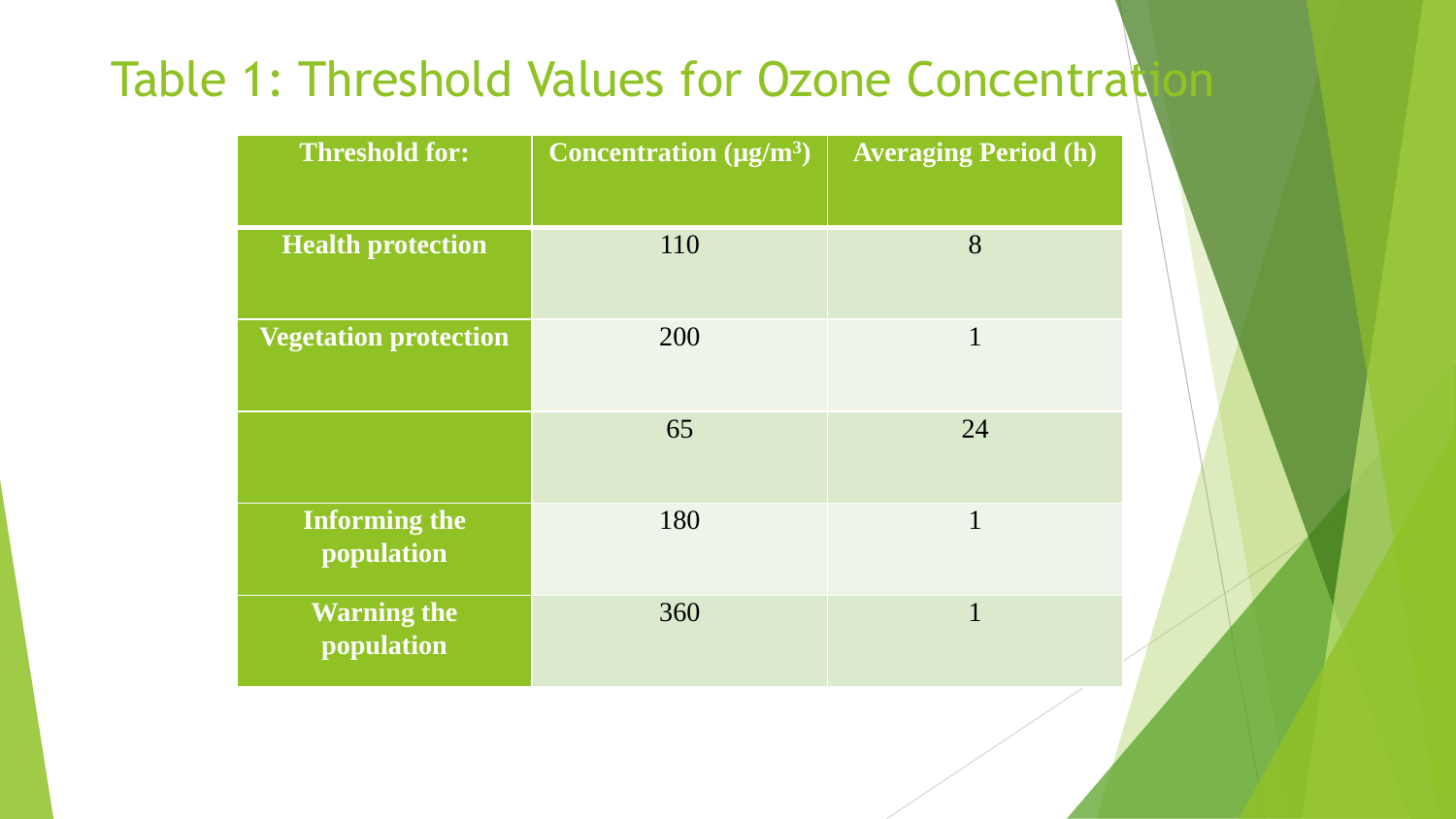- Particulate (PM)contribute to both light scattering and absorption of radiation with consequential visibility and climate effects (PM do reduce visibility).
- They produce brighter clouds that are less efficient at releasing precipitation. These in turn may lead to large reductions in the amount of solar irradiance reaching Earth's surface, a corresponding increase in solar heating of the atmosphere, changes in the atmospheric temperature structure, suppression of rainfall, and less efficient removal of pollutants
- PM other impacts may include health which is chronic mortality in adult and infant; asthma and other lower respiratory symptoms; and chronic bronchitis.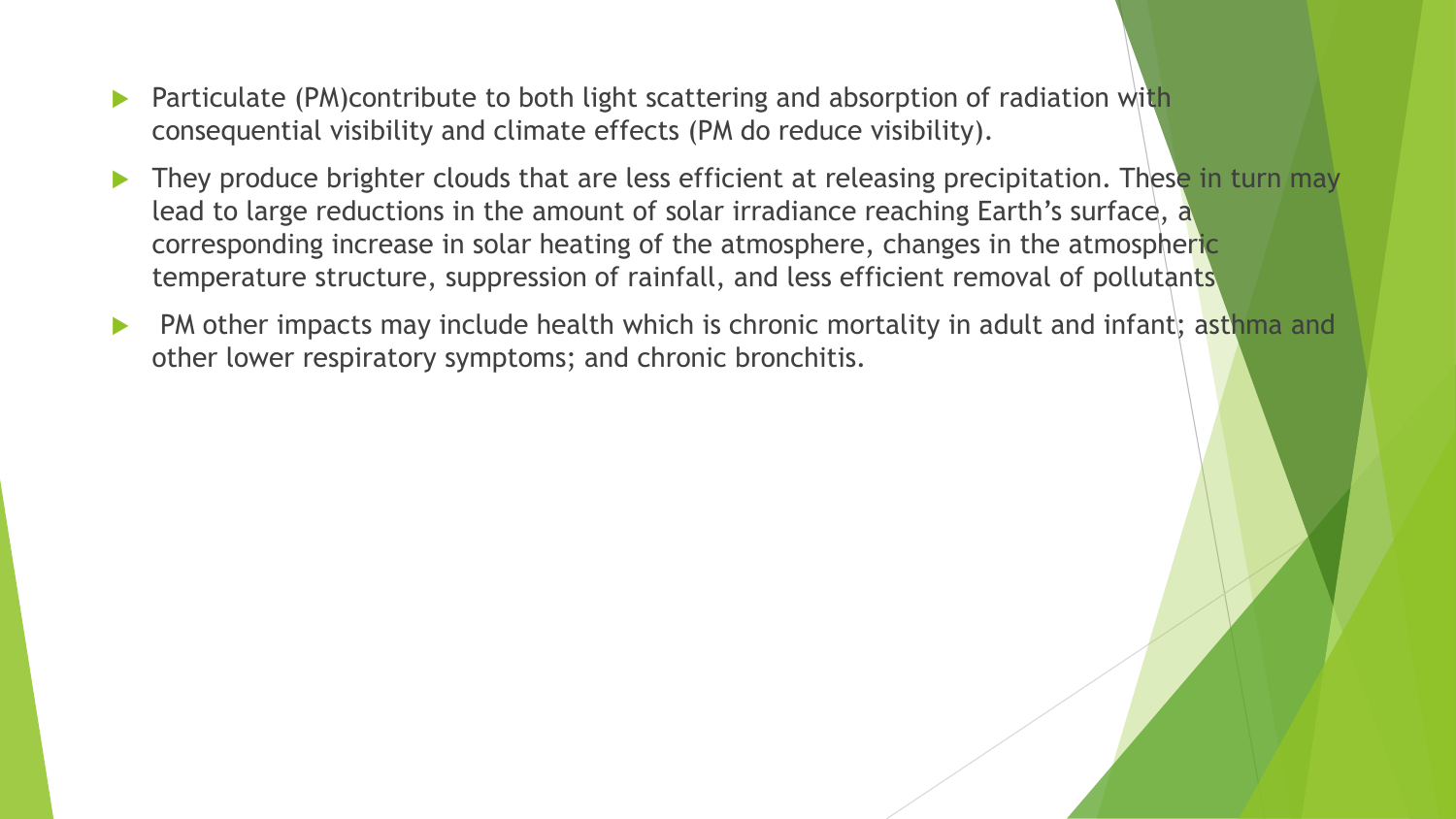## Air Pollution Control

- Air pollution control can be divided into three broad categories including:
	- **Perocess change/raw material change;**
	- abatement of pollution after formation; and
	- dispersion of pollutants.
- **Process Change: Adoption of process change in the control of air pollution may include process** route change, process raw material change, or process equipment re-design. It may also be a combination of any of these.
- Abatement of pollution after formation: this approach involves the use of air pollution control equipment. The equipment will depend on
	- $\blacktriangleright$  the sources of air pollutants,
	- $\blacktriangleright$  type of air pollutants and
	- the targeted reduction level among other factors.
	- They may be mechanical collectors, electrostatic precipitators, baghouses, venture scrubbers, combustion equipment (flares, incinerators) absorption and adsorption equipment.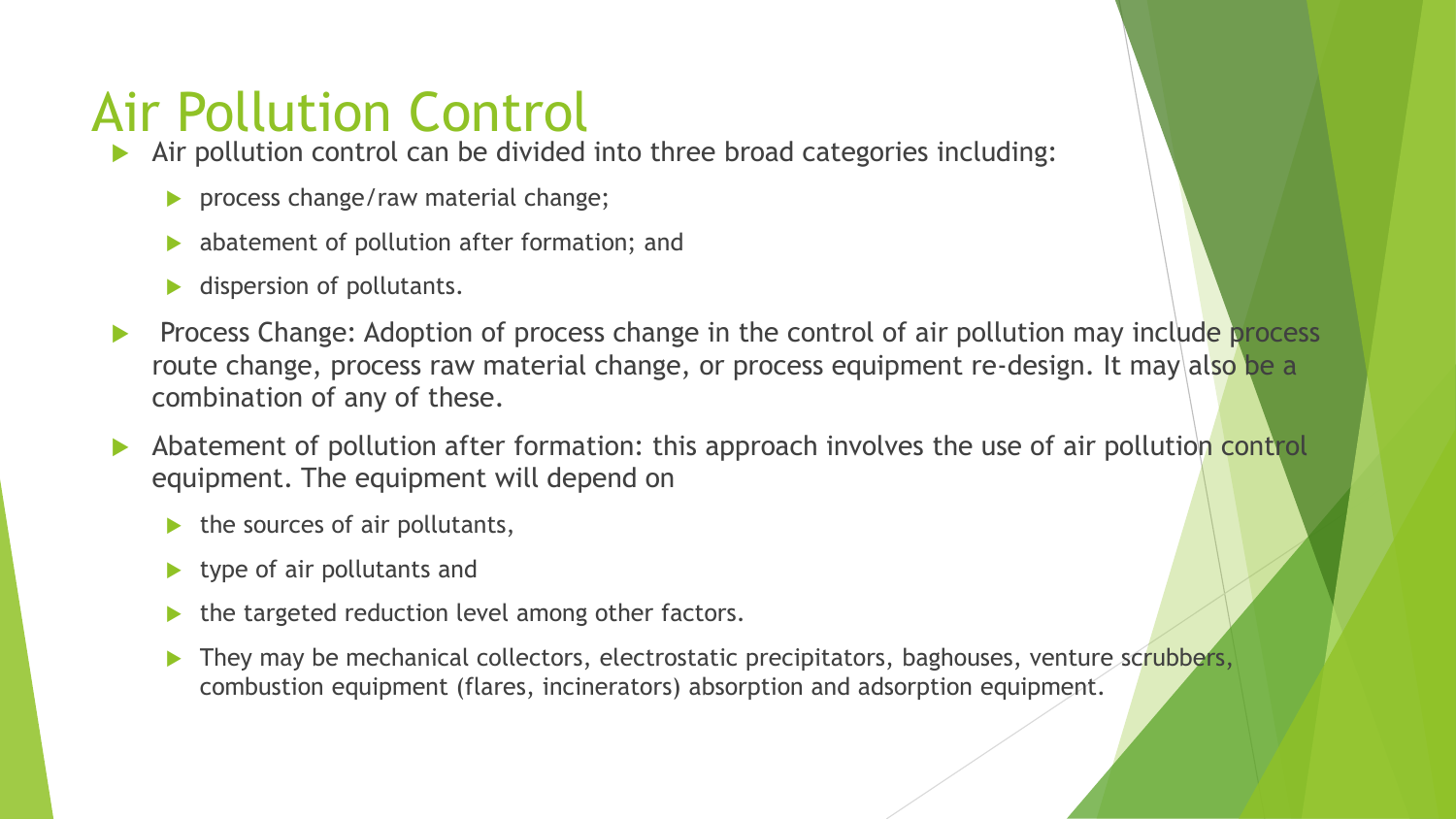Dispersion of Pollutants: Due to possible reduction in air pollutant levels that can be achieved through dilution, pollutants can be dispersed via stack away from point of origin to mix with more air. However, effort have to be made to ensure that the desired concentration is achieved by using stack of appropriate dimensions with correct exit velocity.

To ascertain that polluters control their air pollutants to save level, there are usually regulatory agencies put in place. In Nigeria:

- the Federal Environmental Protection Agency set up in 1988 which metamorphosed into
- Federal Ministry of Environment in 1999 and now being repackaged as
- the National Environmental Standards and Regulation Enforcement Agency (NESREA).

Usually, these bodies set up the General Air Quality which are

- 1. Air Quality standards (AQS) and
- 2. the Emission standards.

The Air Quality Standards are set to protect living organisms like plants, animals and human beings while the Emission Standards prescribe how much of pollutant each industry can emit into the environment(note Compliance monitoring). Usually, for this system to work.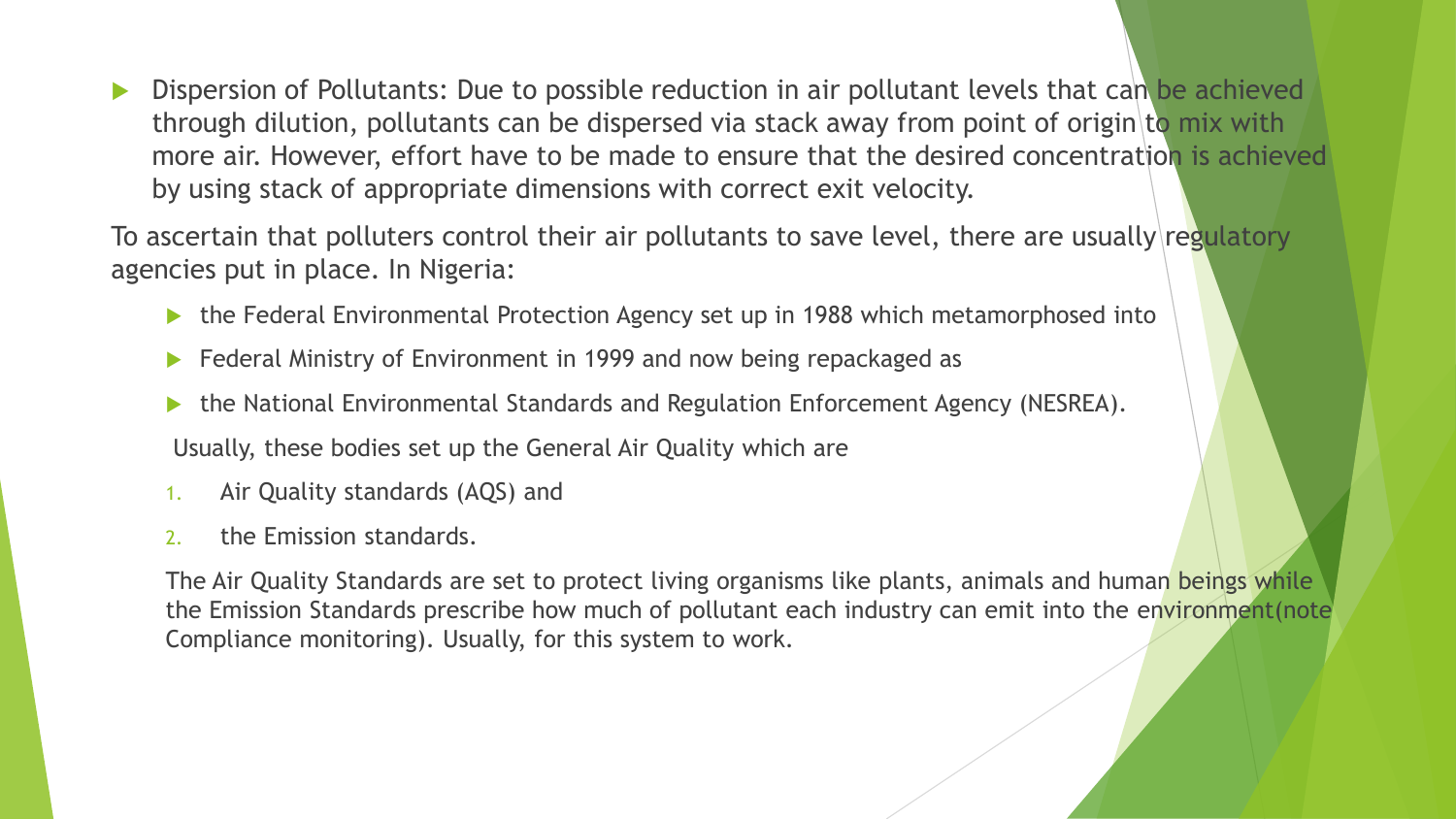- The air quality standards prescribe the permissible levels of contaminants (or pollutants) covered in the standards.
- There are 2 types Primary and Secondary Air Quality Standards.
	- ▶ The primary AQS are set to protect human health but not necessary to prevent other known effects while
	- ▶ the secondary Air Quality Standards are set to prevent all other effects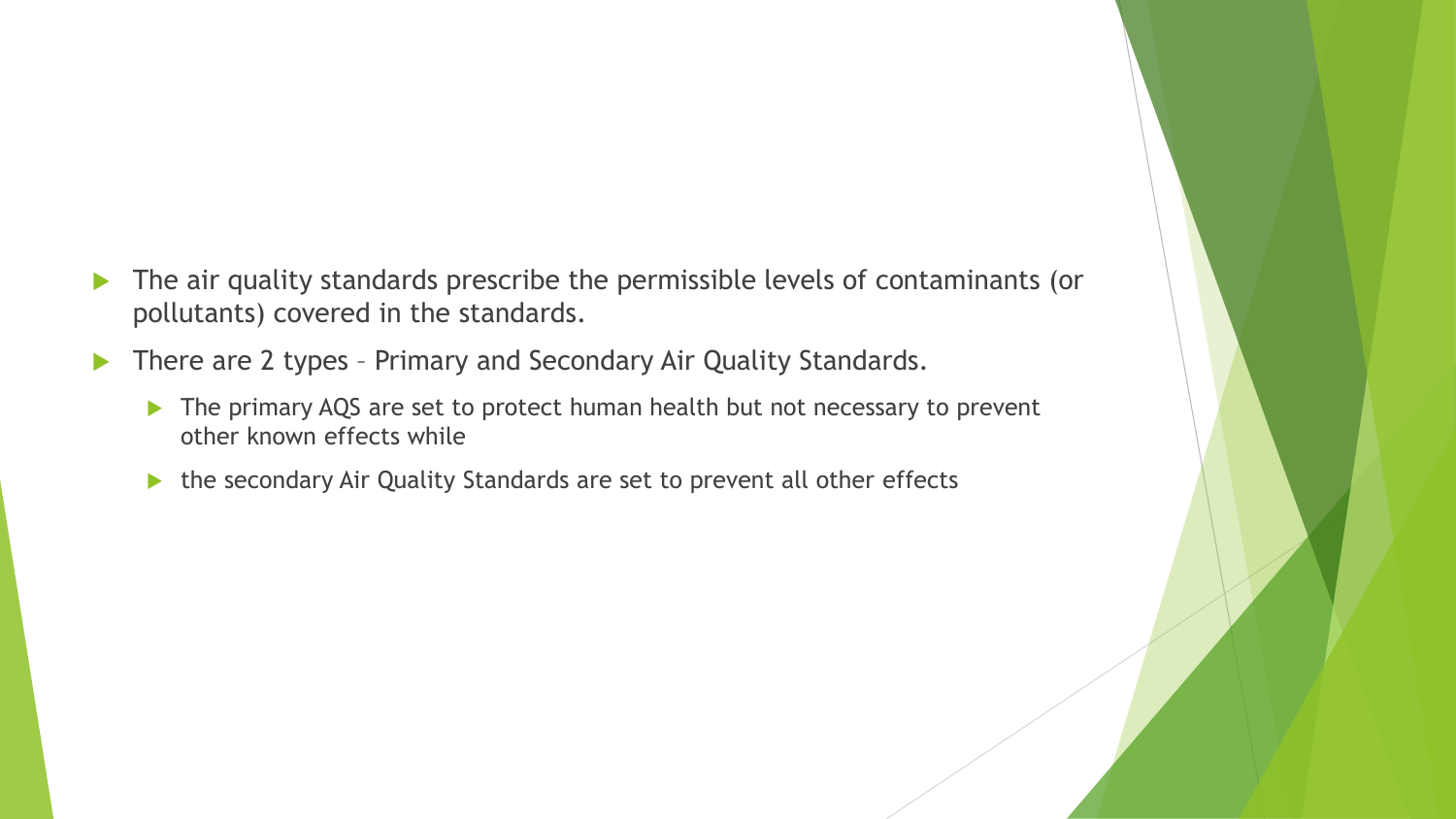### Table 2: Nigeria Ambient Air Quality Standards

| <b>Pollutants</b>                            | Time of Average                                    |                                                                   |  |
|----------------------------------------------|----------------------------------------------------|-------------------------------------------------------------------|--|
| <b>Particulates</b>                          | Daily average of hourly<br>Values 1 hour           | $250 \mu g/m^3$<br>$*600 \mu g/m^3$                               |  |
| <b>Sulphur oxides</b><br>(Sulphur dioxide)   | Daily average of hourly<br>Values 1 hour           | 0.01 ppm $(26 \mu g/m^3)$<br>0.1 ppm $(\mu g/m^3)$                |  |
| <b>Non-methane</b><br><b>Hydrocarbon</b>     | Daily average of 3-hourly<br>values                | 160 $\mu$ g/m <sup>3</sup>                                        |  |
| <b>Carbon monoxide</b>                       | Daily average of hourly<br>Values 8-hourly average | 10 ppm $(11.4 \text{ µg/m}^3)$<br>20 ppm $(22.8 \text{ µg/m}^3)$  |  |
| <b>Nitrogen oxides</b><br>(Nitrogen dioxide) | Daily average of hourly<br>Values (range)          | $0.04 - 0.06$ ppm<br>$(75.0 \text{ µg/m}^3 - 113 \text{ µg/m}^3)$ |  |
| <b>Photochemical oxidant</b>                 | Hourly values                                      | $0.06$ ppm                                                        |  |